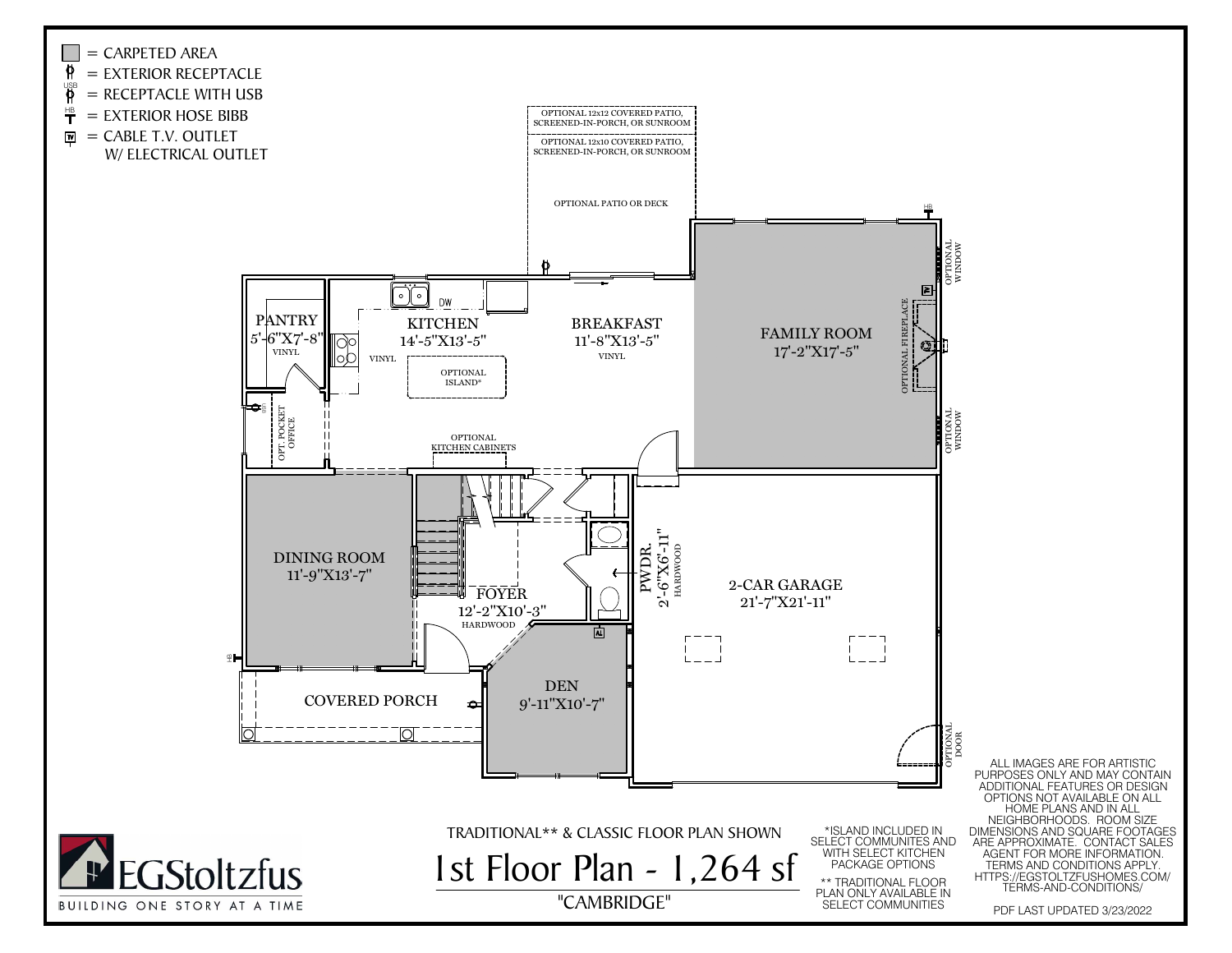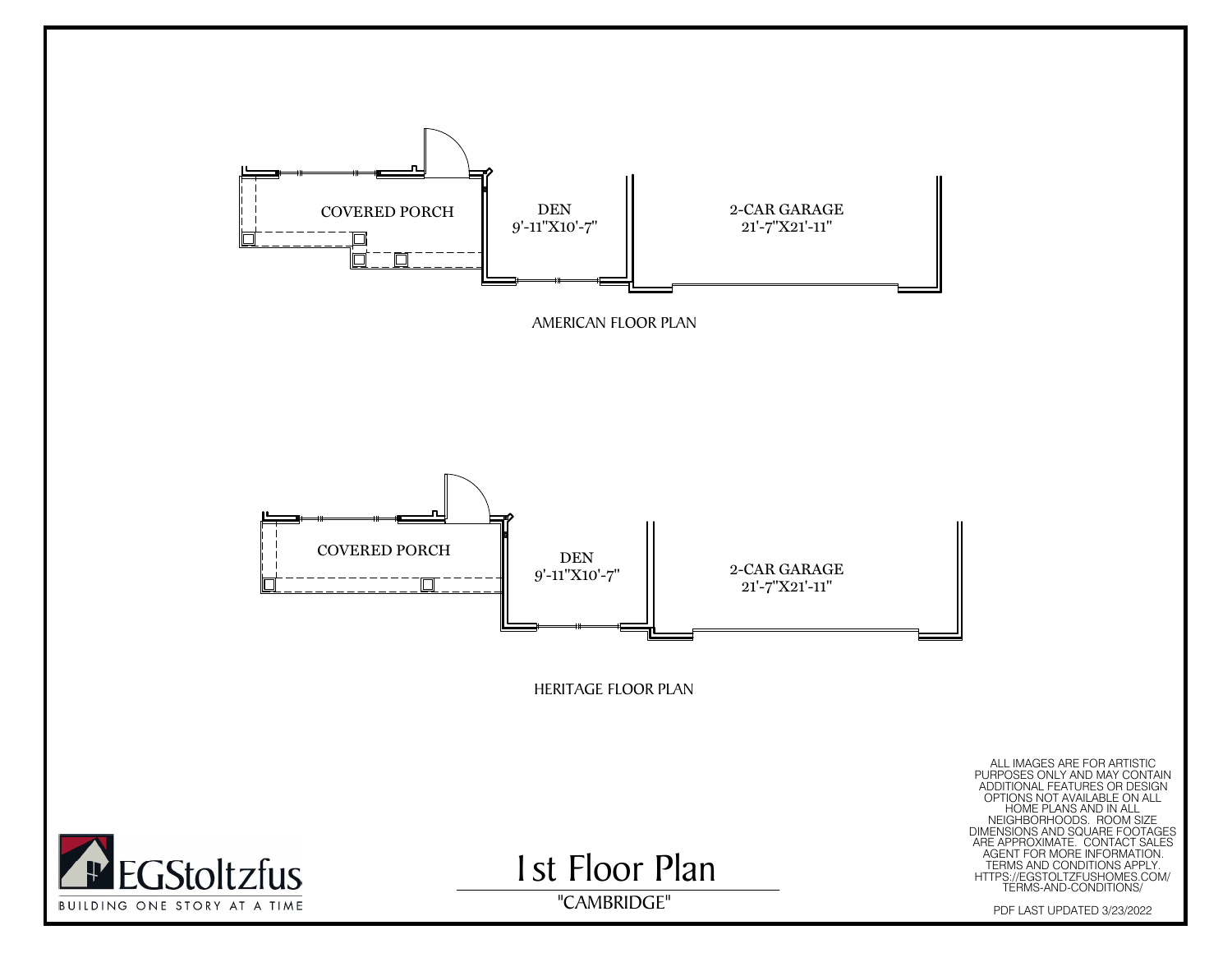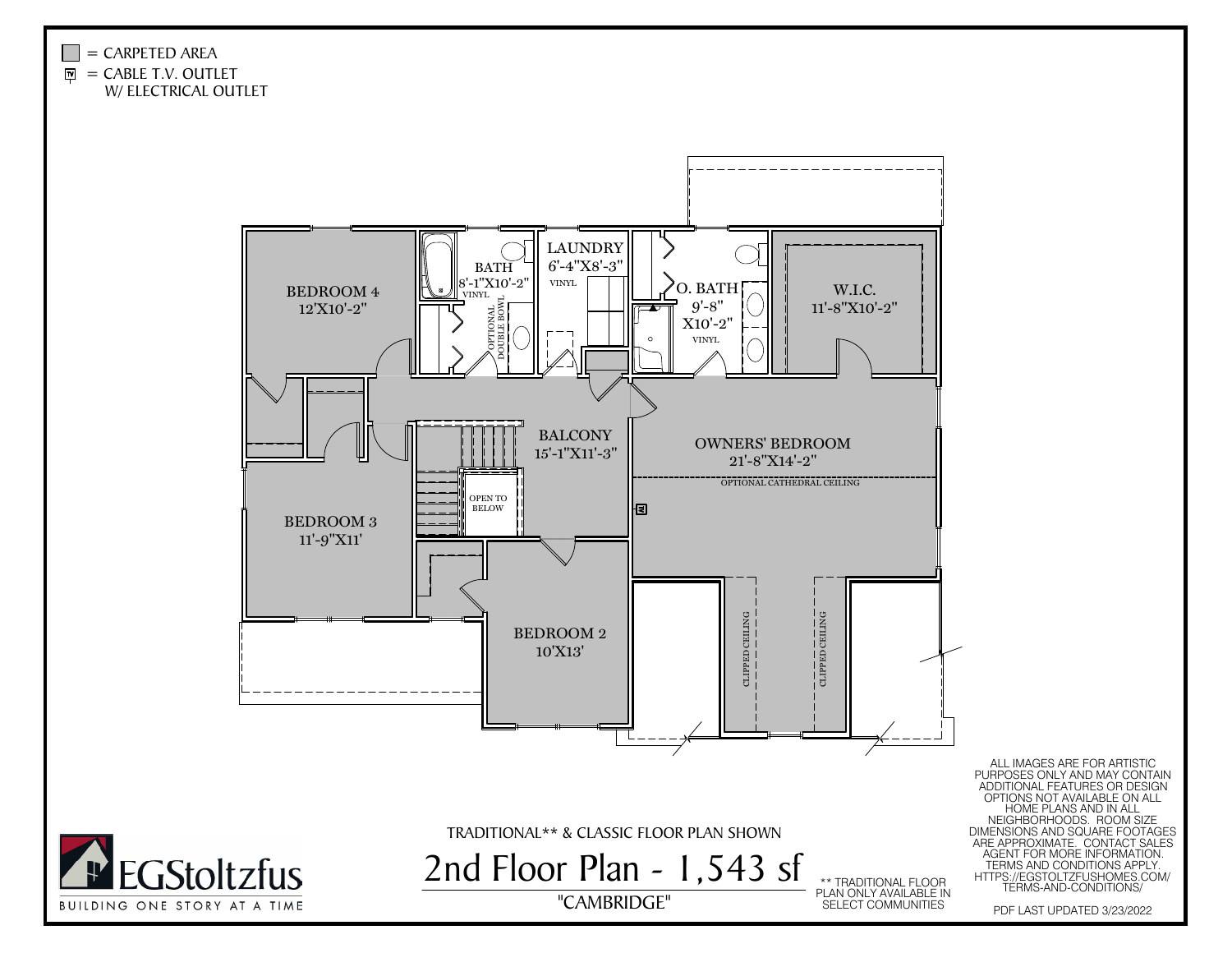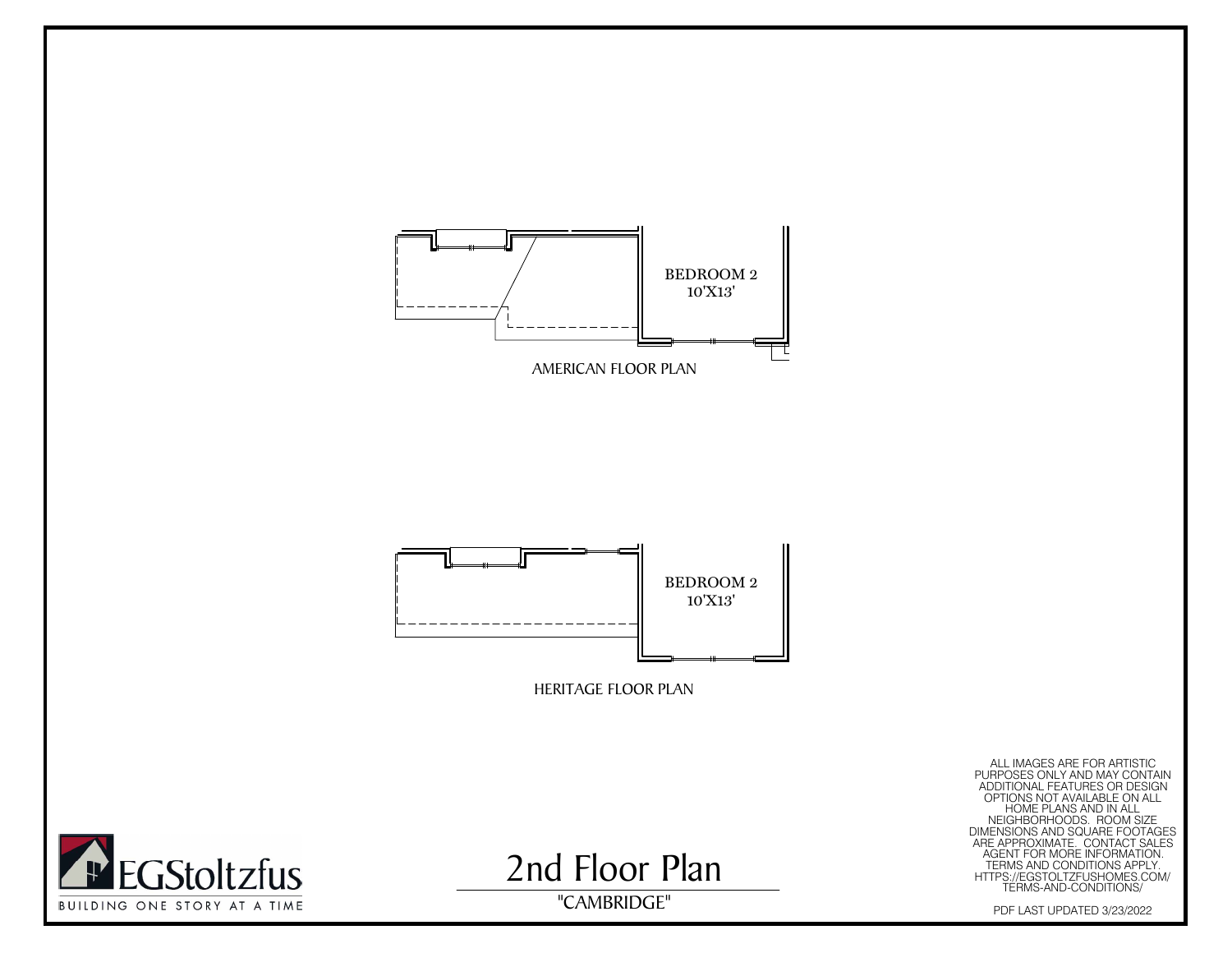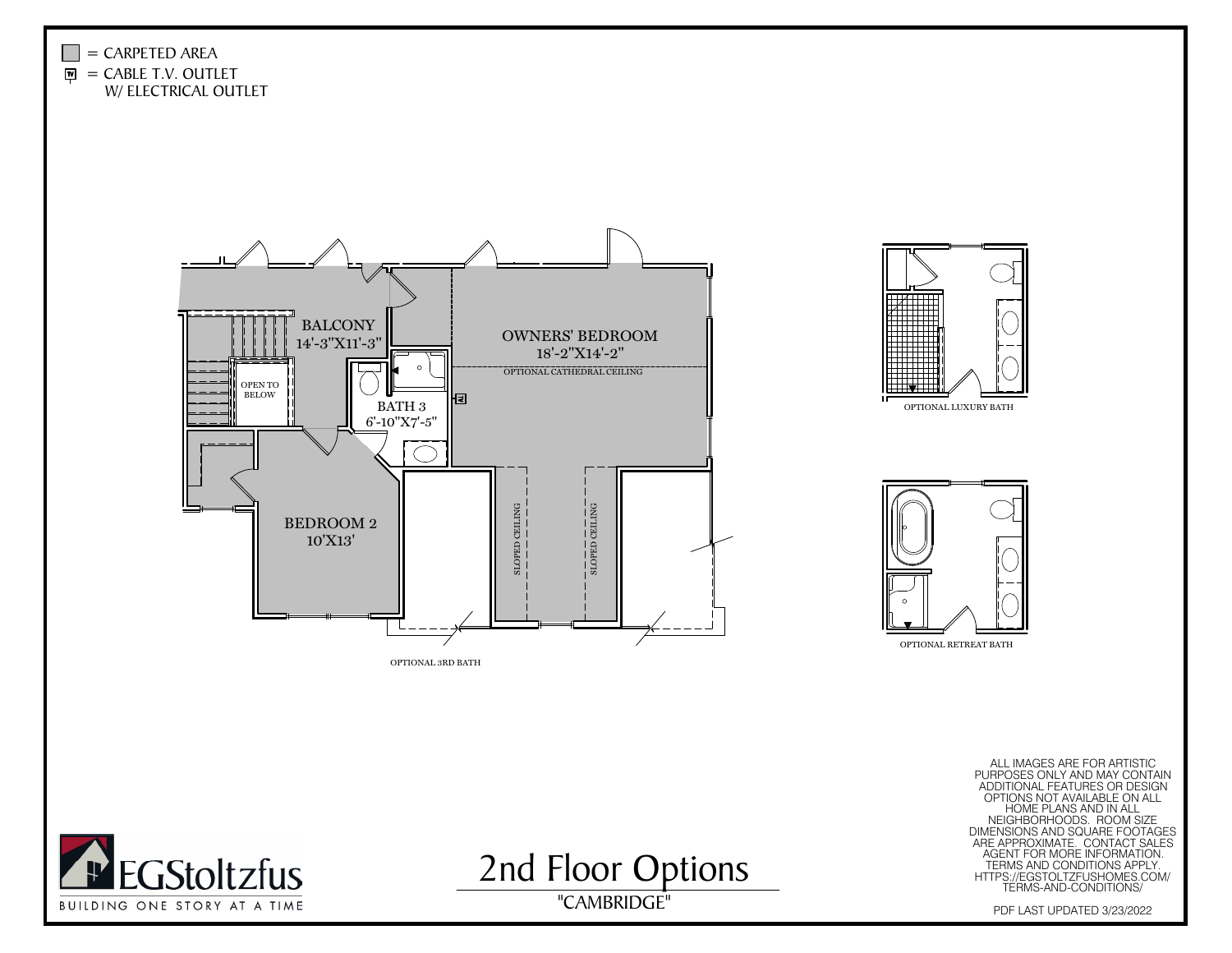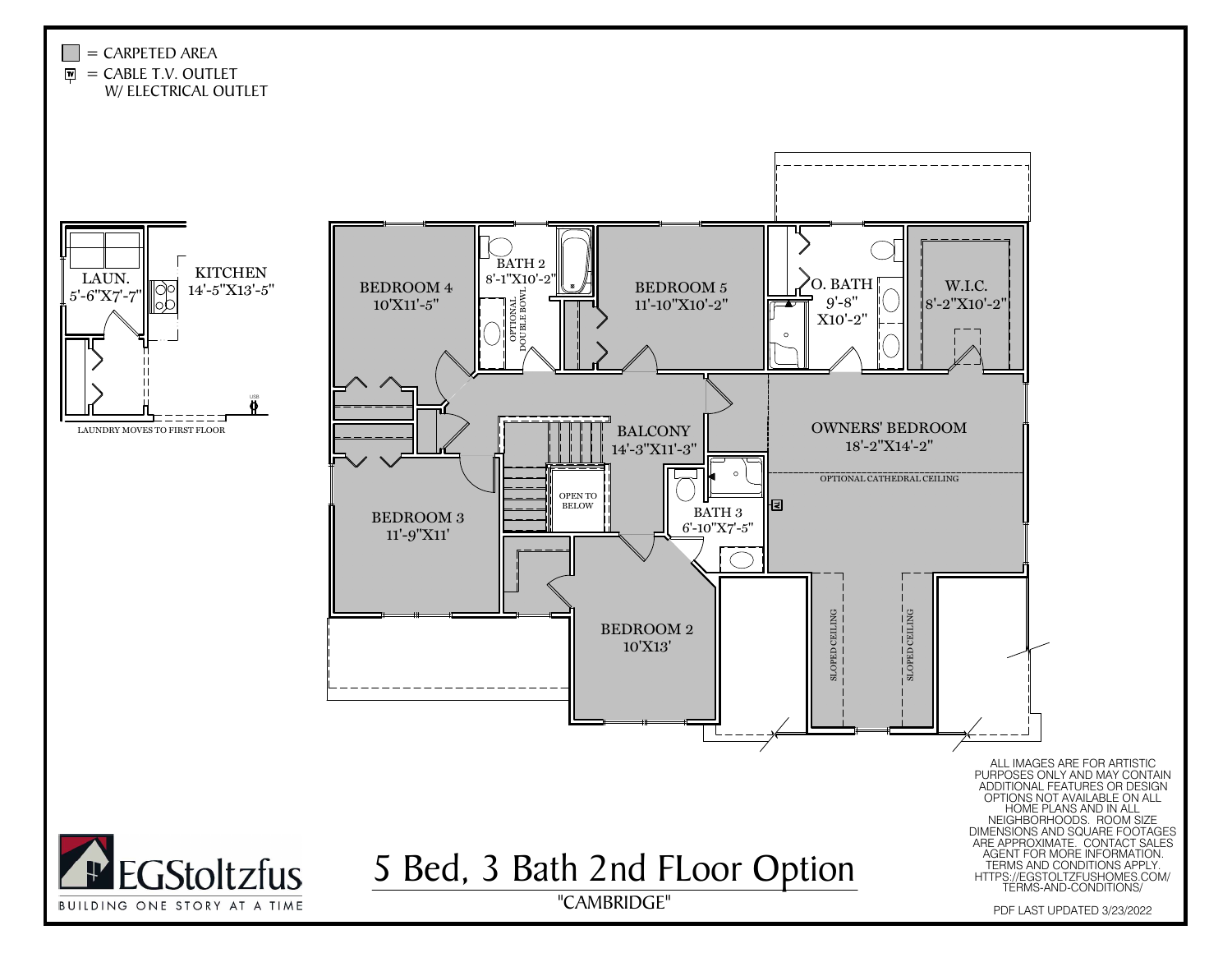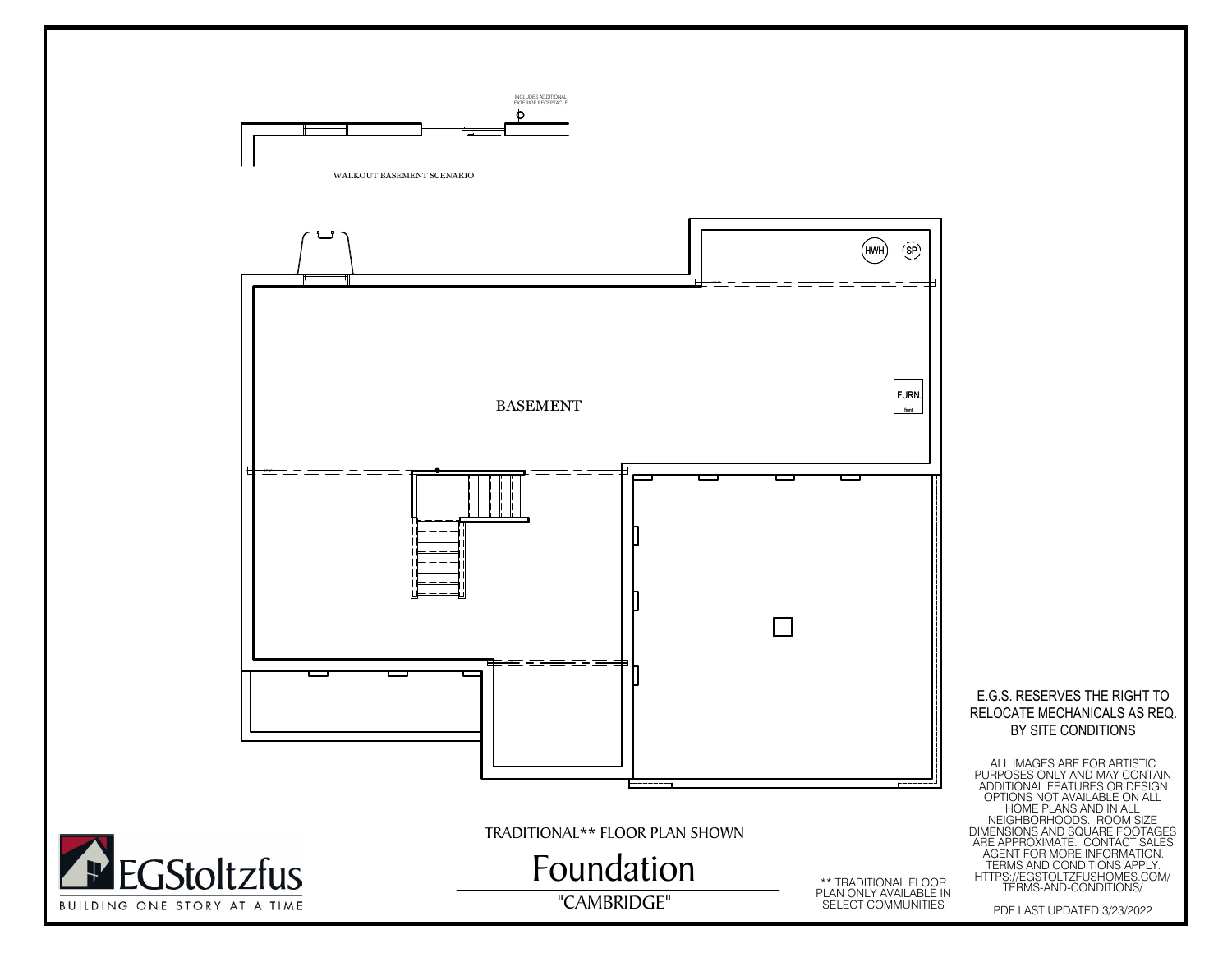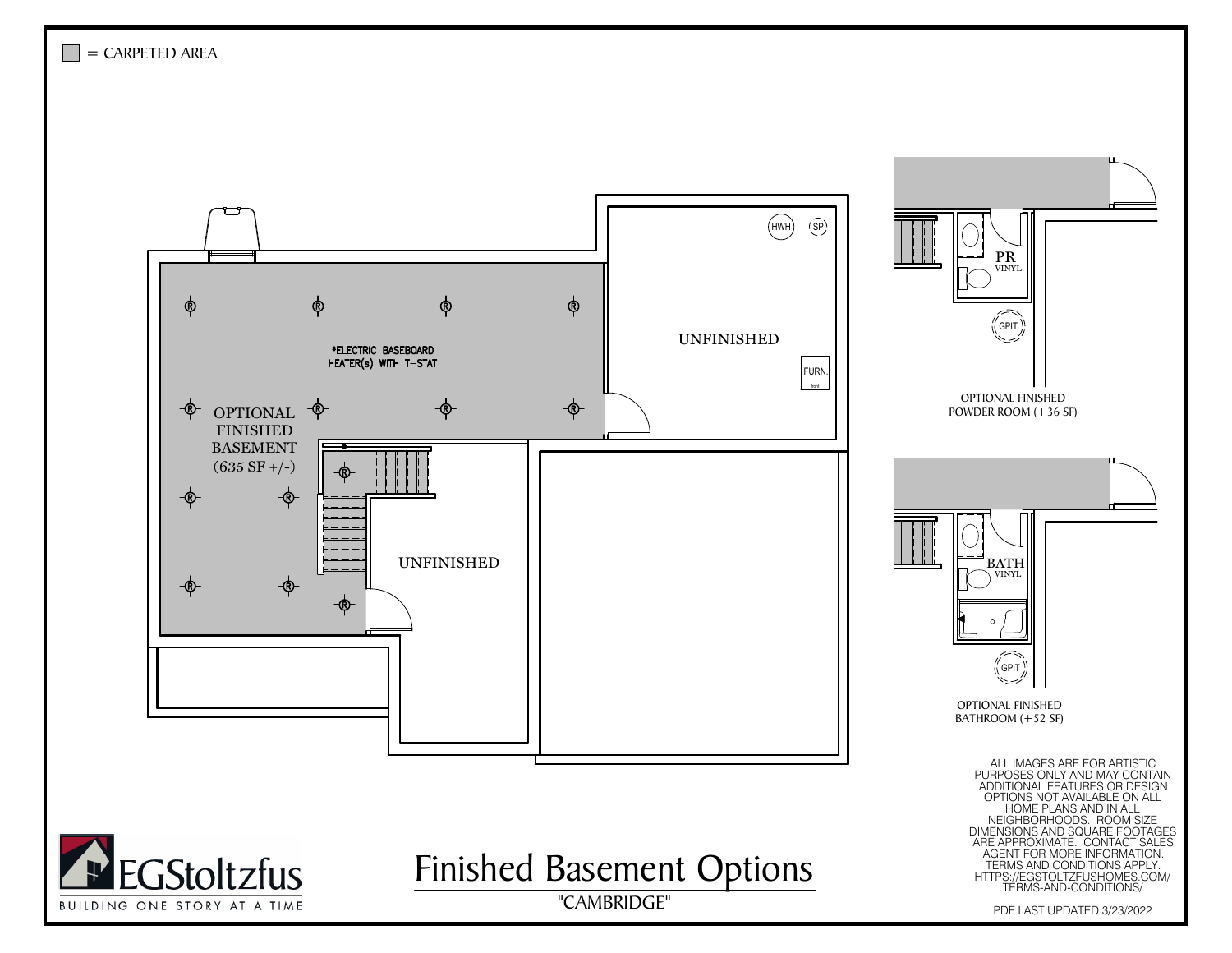

**Th**